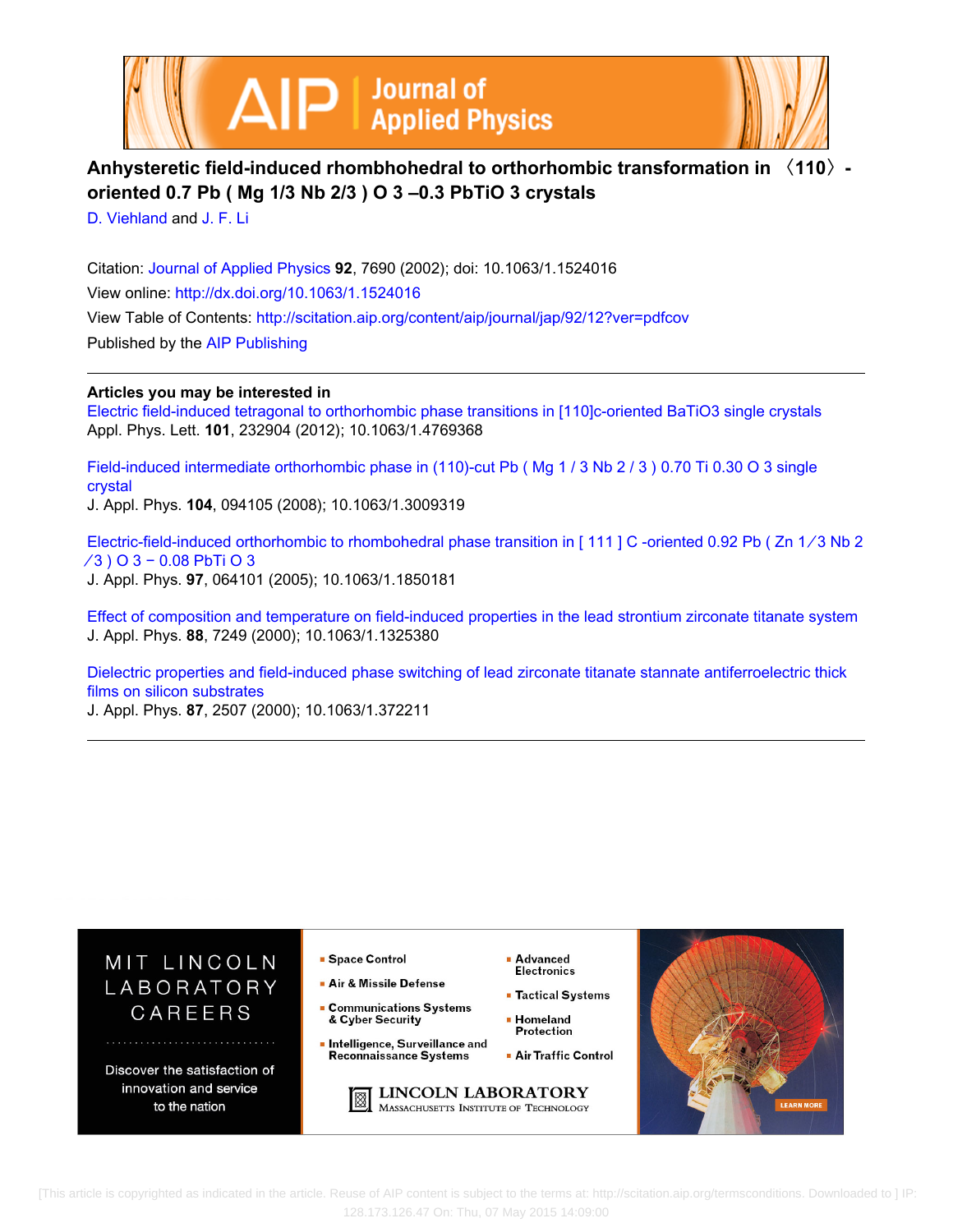## **Anhysteretic field-induced rhombhohedral to orthorhombic transformation in** Š**110**‹**-oriented 0.7Pb**"**Mg1Õ3Nb2Õ<sup>3</sup>**…**O3 – 0.3PbTiO3 crystals**

D. Viehland<sup>a)</sup> and J. F. Li

*Department of Materials Science and Engineering, Virginia Tech, Blacksburg, Virginia 24061*

(Received 23 July 2002; accepted 3 October 2002)

The electric-field induced polarization (*P–E*) and strain ( $\epsilon$ –*E*) characteristics of  $\langle 110 \rangle_c$ -oriented  $0.7Pb(Mg<sub>1/3</sub>Nb<sub>2/3</sub>)O<sub>3</sub> - 0.3PbTiO<sub>3</sub>$  crystals have been investigated, under both unipolar and bipolar drive. A field-induced transformation was observed below saturation. Under unipolar drive, the  $P$ –*E* and  $\epsilon$ –*E* loops were anhysteretic even at the transformation point, demonstrating complete reversibility between ferroelectric rhombohedral and orthorhombic phases. The results show that "polarization rotation" can occur between  $\langle 111 \rangle_c$  and  $\langle 110 \rangle_c$ , where the polarization is confined to the (100)<sub>c</sub> in a monoclinic  $M_b$  type symmetry.  $\odot$  2002 American Institute of Physics.  $[$ DOI: 10.1063/1.1524016 $]$ 

 $(1-x)Pb(Mg_{1/3}Nb_{2/3})O_3 - (x)PbTiO_3$  [designated as PMN–PT  $(1-x)/x$  here forward and  $Pb(Zn_{1/3}Nb_{2/3})O_3-PbTiO_3$  [designated as PZN–PT (1  $-x$ /*x* here forward] single crystals are currently under development for use in transducer and projector applications.<sup>1,2</sup> In poled  $\langle 001 \rangle$ -oriented single crystals, longitudinal piezoelectric  $(d_{33})$  and electromechanical coupling  $(k_{33})$  coefficients of 1500 pC/N and 0.92 have been reported, $1-4$  respectively. Strain levels of up to 1.2% have been reported at field levels of  $\sim$ 30 kV/cm.<sup>1,2</sup>

The origin of the high electromechanical behavior has been attributed to an electrically induced rhombohedral ferroelectric (FE*r*) to tetragonal ferroelectric (FE*t*) phase transformation.<sup>1,2,5-7</sup> Theoretical considerations<sup>5</sup> have shown that a homogeneous polarization rotation (i.e., as a single domain condition) can occur between the  $\langle 111 \rangle_c$  (FE<sub>*r*</sub>) and  $\langle 001 \rangle_c$  (FE<sub>t</sub>) directions under an electric field. Two different rotation pathways were predicted, representing two possible monoclinic phases where the polarization is not constrained to a direction but rather a plane.<sup>5-7</sup> These two monoclinic ferroelectric (FE<sub>m</sub>) phases were designated as  $M_c$  in which the polarization is confined to  $(011)$ <sub>c</sub> plane, and as  $M_a$  where the polarization is confined to  $(010)_c$  plane, as shown in Fig. 1. Recent investigations have shown that ''rotation'' could be structurally inhomogeneous via microtwins, $8-10$  rather than homogeneous.

The presence of an orthorhombic ferroelectric (FE*o*) state has also been demonstrated by x-ray diffraction,<sup>8</sup> and by optical microscopy $11$  and property measurements in  $\langle 110 \rangle_c$ -oriented specimens that are poled.<sup>8,11</sup> Accordingly, a third  $FE_m$  symmetry  $M_b$  could potentially exist where the polarization is confined to the  $(100)$ <sub>c</sub>. The purpose of this investigation was to perform high-field measurements of the induced polarization and strain for  $\langle 110 \rangle_c$ -oriented piezocrystals.

 $\langle 110 \rangle_c$ -oriented PMN–PT 70/30 [composition designated simply as PMN–PT here forward] grown by a flux method have been obtained from HC Materials (Urbana, IL). The crystals were of dimensions  $0.05 \times 0.5 \times 0.5$  mm. The specimens were electroded with gold and poled. Polarization versus field (*P*–*E*) measurements were made using a modified Sawyer–Tower bridge. This system was computer controlled and capable of automatic determinations of standard *P*–*E* measurement compensation parameters. A sinusoidal driving field was used. In addition, strain versus field  $(\epsilon-E)$ measurements were simultaneously performed using an inductance method. Specimen displacement was detected inductively using a linear variable differential transformer. A lock-in amplifier was used to filter random intensity fluctuations from those with the characteristic time constant of the drive, achieving small displacement resolutions. Measurements of the  $P$ – $E$  and  $\epsilon$ – $E$  characteristics were performed under both unipolar and bipolar drives. To enhance the smoothness of the data for susceptibility determination from the slopes of the curves, a sequential  $(25\times)$  averaging mode was used for the unipolar measurements.

Figure 2 shows the bipolar  $P$ –*E* and  $\epsilon$ –*E* characteristics for  $\langle 110 \rangle_c$ -oriented PMN–PT. Hysteretic responses can be



FIG. 1. Possible paths for polarization to change between the rhombohedral *R* and tetragonal *T* phases, as originally proposed by Fu and Cohen (see Ref. 5). The thick lines illustrate the planes in which the polarization is confined in the respective  $M_A$ ,  $M_B$ , and  $M_C$  monoclinic states.

## 0021-8979/2002/92(12)/7690/3/\$19.00 © 2002 American Institute of Physics 7690

 [This article is copyrighted as indicated in the article. Reuse of AIP content is subject to the terms at: http://scitation.aip.org/termsconditions. Downloaded to ] IP: 128.173.126.47 On: Thu, 07 May 2015 14:09:00

a)Electronic mail: viehland@mse.vt.edu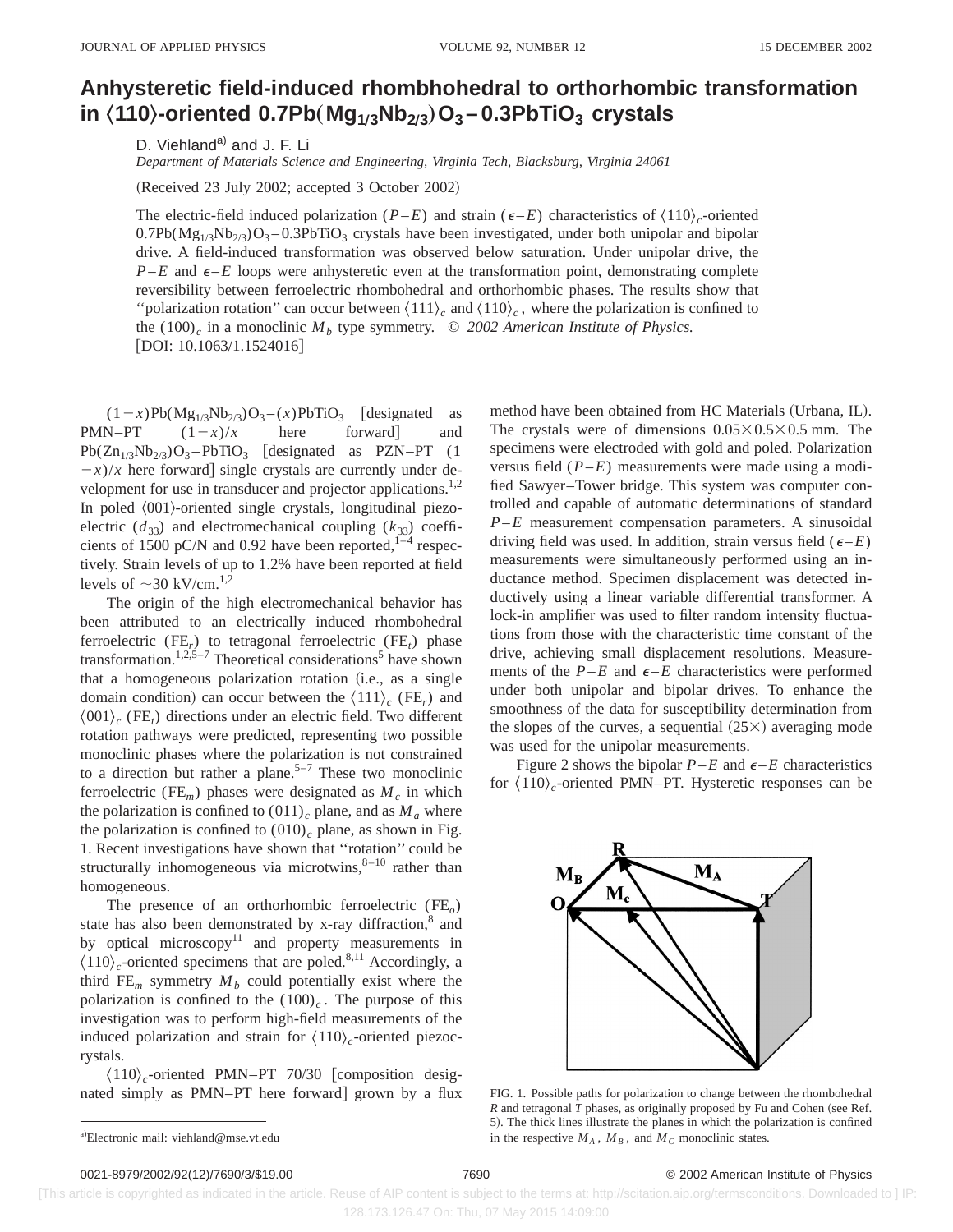

FIG. 2. Bipolar  $P-E$  and  $\epsilon-E$  characteristics of  $\langle 110 \rangle_c$ -oriented PMN– PT. (a)  $P$ –*E* response and (b)  $\epsilon$ –*E* response.

seen in both cases. In Fig.  $2(a)$ , the saturation polarization  $P_s$ , remanent polarization  $P_r$ , and coercive field  $E_c$  can be seen to be 0.4, 0.3  $\text{C/m}^2$ , and 3.5 kV/cm, respectively. These results demonstrate that full saturation can be achieved along the  $\langle 110 \rangle_c$ . In Fig. 2(b), a typical butterfly hysteresis loop can be seen in the  $\epsilon$ -*E* response. A high saturation strain of  $4\times10^{-3}$  and relatively low remanent strain of  $6\times10^{-4}$  can be seen. For  $\langle 110 \rangle_c$ -oriented specimens, it was consistently observed that the magnitude of strain on polarization switching in the tails of the hysteresis loops was quite small, resulting in a low remanent strain.

Data are shown at several different *E* in Fig. 2. At higher fields  $(E > 10 \text{ kV/cm})$ , an induced phase transformation was found. This induced transition is more clearly evident in the  $\epsilon$ –*E* response, where the induced strain can be seen to increase significantly near  $E = 10 \text{ kV/cm}$ , shortly after which saturation is reached. The *P*–*E* response also exhibited evidence of changes between measurements taken at 10 and 20 kV/cm. However, the difference in induced polarization between these two measurements was not large compared to the total polarization.

Figures  $3(a)$  and  $3(b)$  show the corresponding unipolar

 $P-E$  and  $\epsilon$ –*E* characteristics, respectively. These data are pronouncedly anhysteretic, over the entire range of *E* investigated all the way to saturation. In particular, the integrated area of the hysteresis loop in the *P*–*E* response was nearly zero, at least within the limits of instrumentation error. Data are shown for three different *E*. The data demonstrate an induced phase transformation near 10 kV/cm, reaching saturation near 12 kV/cm. It is important to notice that this induced phase transformation was also anhysteretic. The magnitude of  $\Delta P$  and  $\epsilon$  at 12 kV/cm was 0.07 C/m<sup>2</sup> and 3  $\times 10^{-3}$ , respectively, which is a relatively high induced strain for a small  $\Delta P$ . Accordingly, the piezoelectric  $(d_{33})$ and electromechanical coupling  $(k_{33})$  coefficients are high along the  $\langle 110 \rangle_c$ . Resonance-antiresonance investigations of  $\langle 110 \rangle_c$ -oriented PMN–PT crystals demonstrated equally high values of the  $d_{33}$  (1500 pC/N) and  $k_{33}$  (0.94) coefficients, as that found along the  $\langle 001 \rangle_c$ . This dismisses the notion that the high electromechanical performance can only be due to an induced  $FE_t$  phase and/or polarization rotation towards  $\langle 001 \rangle_c$ .

These results are in contrast to the induced phase transition observed in  $\langle 001 \rangle$ -oriented crystals, where significant



FIG. 3. Unipolar  $P-E$  and  $\epsilon-E$  characteristics of  $\langle 110 \rangle_c$ -oriented PMN– PT. (a)  $P-E$  response and (b)  $\epsilon-E$ response. (c) Unipolar  $\epsilon$  – *E* characteristics of  $\langle 001 \rangle_c$  PZN–PT for comparisons (see Ref.  $13$ ).

 <sup>[</sup>This article is copyrighted as indicated in the article. Reuse of AIP content is subject to the terms at: http://scitation.aip.org/termsconditions. Downloaded to ] IP: 128.173.126.47 On: Thu, 07 May 2015 14:09:00